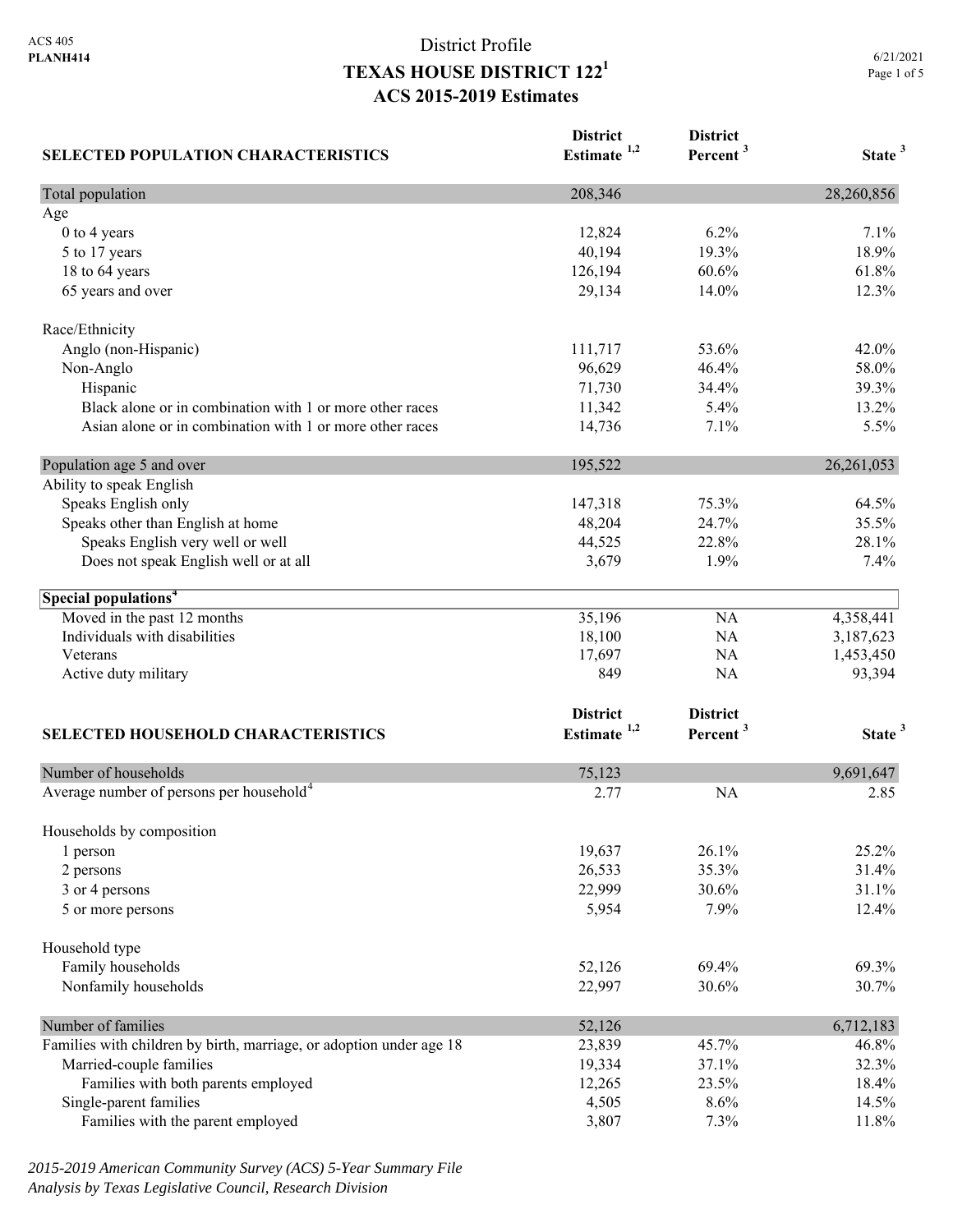#### District Profile **TEXAS HOUSE DISTRICT 1221 ACS 2015-2019 Estimates**

**District** 

**District** 

| <b>SELECTED EDUCATION CHARACTERISTICS</b>                                | Estimate $1,2$  | Percent <sup>3</sup> | State <sup>3</sup> |
|--------------------------------------------------------------------------|-----------------|----------------------|--------------------|
| Population age 3 and over enrolled in school                             | 59,831          |                      | 7,681,758          |
| School status                                                            |                 |                      |                    |
| In preschool (public and private)                                        | 3,951           | 6.6%                 | $6.0\%$            |
| In kindergarten, elementary, middle, or high school (public and private) | 39,940          | 66.8%                | 69.8%              |
| In preschool through 12th grade (public only)                            | 35,510          | 59.4%                | 68.8%              |
| In college, graduate, or professional school                             | 15,940          | 26.6%                | 24.3%              |
| Population age 25 and over                                               | 138,541         |                      | 18, 131, 554       |
| <b>Educational</b> attainment                                            |                 |                      |                    |
| Bachelor's degree or higher                                              | 79,699          | 57.5%                | 29.9%              |
| Less than high school graduate                                           | 4,586           | 3.3%                 | 16.3%              |
|                                                                          | <b>District</b> | <b>District</b>      |                    |
| <b>SELECTED LABOR CHARACTERISTICS</b>                                    | Estimate $1,2$  | Percent <sup>3</sup> | State <sup>3</sup> |
| Civilian employed population age 16 and over                             | 104,519         |                      | 13,253,631         |
| Civilian employment sector                                               |                 |                      |                    |
| Private sector                                                           | 84,531          | 80.9%                | 80.1%              |
| Government sector                                                        | 13,857          | 13.3%                | 13.0%              |
| Self-employed                                                            | 6,009           | 5.7%                 | 6.7%               |
| Industry for civilian employed population                                |                 |                      |                    |
| Agriculture, forestry, fishing, hunting, and mining                      | 1,538           | 1.5%                 | 3.0%               |
| Construction                                                             | 4,369           | 4.2%                 | 8.6%               |
| Manufacturing                                                            | 5,377           | 5.1%                 | 8.5%               |
| Wholesale trade                                                          | 3,380           | 3.2%                 | 2.9%               |
| Retail trade                                                             | 10,962          | 10.5%                | 11.4%              |
| Transportation and warehousing and utilities                             | 3,433           | 3.3%                 | 5.9%               |
| Information                                                              | 2,249           | 2.2%                 | 1.7%               |
| Finance and insurance, and real estate and rental and leasing            | 12,951          | 12.4%                | 6.7%               |
| Professional, scientific, management, administrative, and waste mgmt.    | 15,508          | 14.8%                | 11.5%              |
| Educational services and health care and social assistance               | 26,958          | 25.8%                | 21.6%              |
| Arts, entertainment, recreation, accommodation, and food services        | 8,635           | 8.3%                 | 9.2%               |
| Other services, except public administration                             | 4,749           | 4.5%                 | 5.2%               |
| Public administration                                                    | 4,410           | 4.2%                 | 4.0%               |
| Population age 16 to 64                                                  | 132,814         |                      | 18,273,711         |
| Worked at all in the past 12 months                                      | 105,614         | 79.5%                | 75.4%              |

| Population age to to $04$                  | 154.014 |         | 10,2/3,11 |
|--------------------------------------------|---------|---------|-----------|
| Worked at all in the past 12 months        | 105.614 | 79.5%   | 75.4%     |
| Worked 50-52 weeks                         | 83.303  | 62.7%   | 59.0%     |
| Usually worked 35 or more hours per week   | 74.583  | 56.2%   | 52.2%     |
| Usually worked less than 35 hours per week | 8.720   | $6.6\%$ | 6.8%      |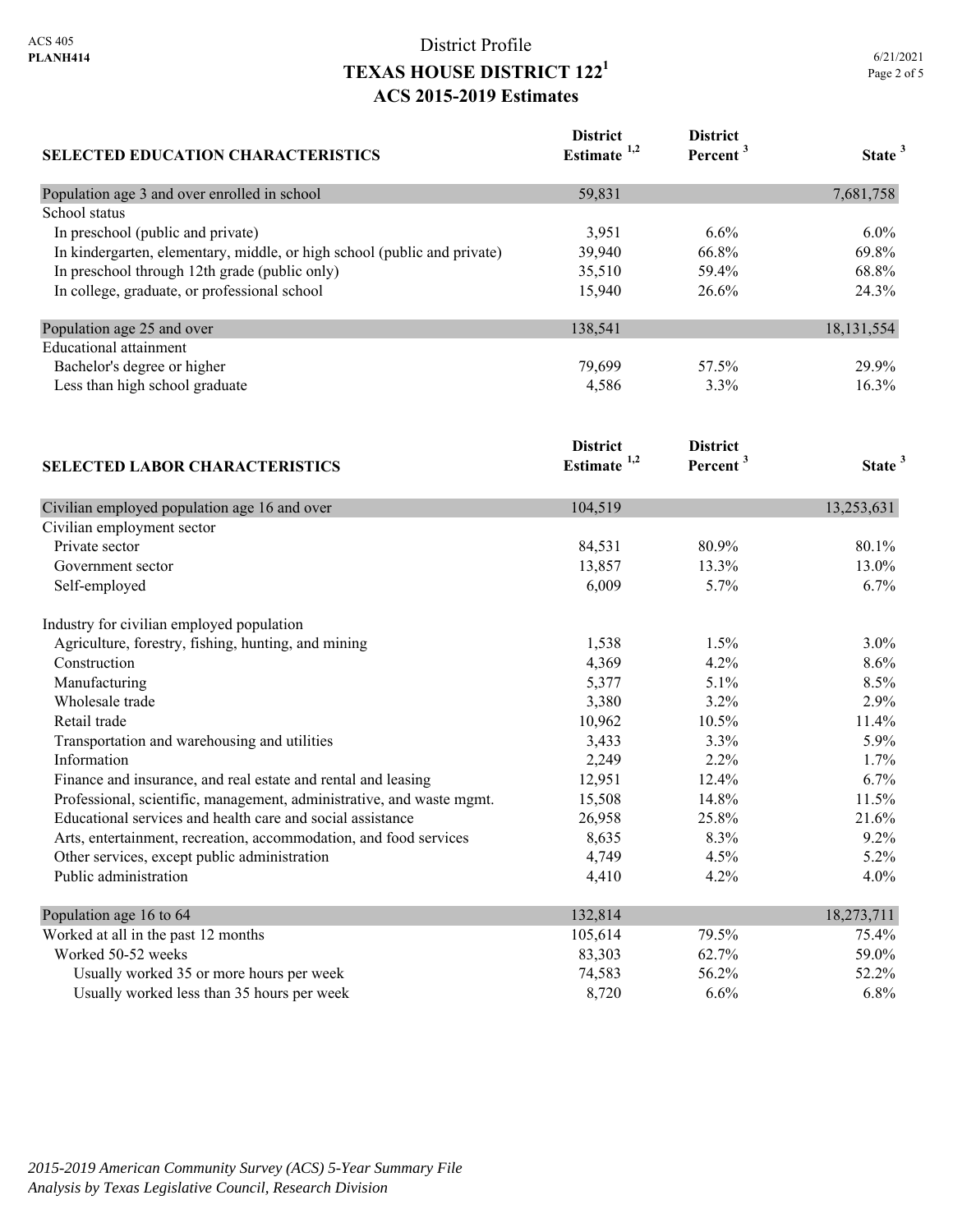# District Profile **TEXAS HOUSE DISTRICT 1221 ACS 2015-2019 Estimates**

|                                                                 | <b>District</b>         | <b>District</b>      |                    |
|-----------------------------------------------------------------|-------------------------|----------------------|--------------------|
| <b>SELECTED LABOR CHARACTERISTICS (continued)</b>               | Estimate <sup>1,2</sup> | Percent <sup>3</sup> | State <sup>3</sup> |
| Workers age 16 and over                                         | 104,127                 |                      | 13,115,511         |
| Means of transportation to work                                 |                         |                      |                    |
| Public transportation                                           | 477                     | 0.5%                 | 1.4%               |
| Private vehicle                                                 | 93,874                  | 90.2%                | 90.5%              |
| Walk / bicycle / motorcycle                                     | 1,075                   | 1.0%                 | 1.9%               |
| Taxi / other means                                              | 913                     | 0.9%                 | 1.2%               |
| Worked at home                                                  | 7,788                   | 7.5%                 | 5.0%               |
| Travel time to work <sup>5</sup>                                |                         |                      |                    |
| Less than 15 minutes                                            | 15,473                  | 14.9%                | 23.6%              |
| 15 minutes to 29 minutes                                        | 39,487                  | 37.9%                | 34.2%              |
| 30 minutes to 44 minutes                                        | 26,437                  | 25.4%                | 20.8%              |
| 45 minutes to 59 minutes                                        | 9,980                   | 9.6%                 | 8.3%               |
| 60 minutes or more                                              | 4,962                   | 4.8%                 | 8.1%               |
|                                                                 | <b>District</b>         | <b>District</b>      |                    |
| <b>SELECTED INCOME CHARACTERISTICS</b>                          | Estimate $1,2$          | Percent <sup>3</sup> | State <sup>3</sup> |
| Persons in poverty <sup>6</sup>                                 | 11,638                  | 5.6%                 | 14.7%              |
| Per capita income <sup>4</sup>                                  | \$49,314                | <b>NA</b>            | \$31,277           |
| Number of households                                            | 75,123                  |                      | 9,691,647          |
| Annual household income                                         |                         |                      |                    |
| Less than \$10,000                                              | 2,307                   | 3.1%                 | 6.1%               |
| \$10,000 to \$24,999                                            | 3,828                   | 5.1%                 | 12.9%              |
| \$25,000 to \$49,999                                            | 10,394                  | 13.8%                | 21.8%              |
| \$50,000 to \$99,999                                            | 20,942                  | 27.9%                | 30.1%              |
| \$100,000 to \$199,999                                          | 24,548                  | 32.7%                | 21.7%              |
| \$200,000 and over                                              | 13,104                  | 17.4%                | 7.4%               |
| Households with social security income                          | 17,383                  | 23.1%                | 25.6%              |
| Households with supplemental security income (SSI)              | 1,234                   | 1.6%                 | 4.7%               |
| Households with public assistance income'                       | 314                     | 0.4%                 | 1.4%               |
| Households that received food stamps/SNAP in the past 12 months | 1,393                   | 1.9%                 | 11.8%              |
| Number of families living in poverty                            | 1,821                   |                      | 759,269            |
| With related children under age 18                              | 1,193                   | 65.5%                | 77.1%              |
| Married couple families                                         | 345                     | 18.9%                | 26.2%              |
| Single-parent families                                          | 848                     | 46.6%                | 50.9%              |
| Female head of household                                        | 762                     | 41.8%                | 44.4%              |
| Male head of household                                          | 86                      | 4.7%                 | 6.4%               |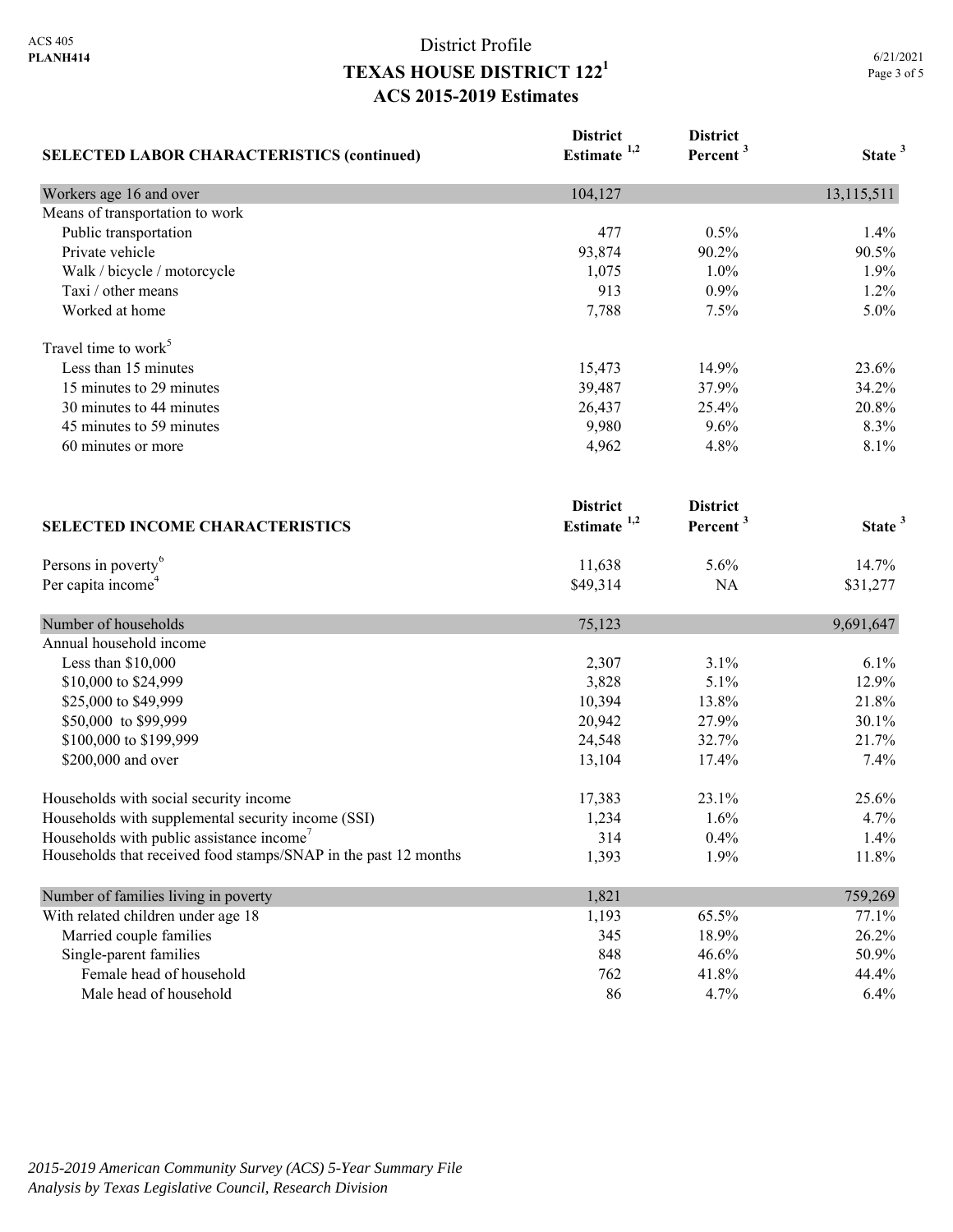# District Profile **TEXAS HOUSE DISTRICT 1221 ACS 2015-2019 Estimates**

6/21/2021 Page 4 of 5

| <b>SELECTED HOUSING CHARACTERISTICS</b>                                             | <b>District</b><br>Estimate $1,2$ | <b>District</b><br>Percent <sup>3</sup> | State <sup>3</sup> |
|-------------------------------------------------------------------------------------|-----------------------------------|-----------------------------------------|--------------------|
| Number of housing units                                                             | 80,543                            |                                         | 10,937,026         |
| Age of housing                                                                      |                                   |                                         |                    |
| Built in 2010 or later                                                              | 14,335                            | 17.8%                                   | 10.4%              |
| Built between 2000 and 2009                                                         | 29,763                            | 37.0%                                   | 19.3%              |
| Built between 1990 and 1999                                                         | 17,135                            | 21.3%                                   | 15.2%              |
| Built between 1970 and 1989                                                         | 16,145                            | 20.0%                                   | 31.4%              |
| Built before 1970                                                                   | 3,165                             | 3.9%                                    | 23.7%              |
| Occupancy status                                                                    |                                   |                                         |                    |
| Owner-occupied                                                                      | 51,889                            | 64.4%                                   | 54.9%              |
| Renter-occupied                                                                     | 23,234                            | 28.8%                                   | 33.7%              |
| Vacant                                                                              | 5,420                             | 6.7%                                    | 11.4%              |
| Median gross rent (contract rent plus estimated utility and fuel cost) <sup>4</sup> | \$1,301                           | NA                                      | \$1,045            |
| Median value of owner-occupied housing units <sup>4</sup>                           | \$334,300                         | NA                                      | \$172,500          |
| Number of owner-occupied housing units                                              | 51,889                            |                                         | 6,004,802          |
| Value of owner-occupied housing                                                     |                                   |                                         |                    |
| Less than \$50,000                                                                  | 507                               | 1.0%                                    | 8.9%               |
| \$50,000 to \$99,999                                                                | 517                               | 1.0%                                    | 16.5%              |
| \$100,000 to \$199,999                                                              | 3,230                             | 6.2%                                    | 32.2%              |
| \$200,000 to \$499,999                                                              | 39,449                            | 76.0%                                   | 34.8%              |
| \$500,000 and above                                                                 | 8,186                             | 15.8%                                   | 7.6%               |
| Selected monthly owner costs as a percentage of household income <sup>8</sup>       |                                   |                                         |                    |
| 35 percent or more                                                                  | 8,585                             | 16.5%                                   | 15.3%              |
| 20 to 34.9 percent                                                                  | 14,573                            | 28.1%                                   | 24.9%              |
| Less than 20 percent                                                                | 28,336                            | 54.6%                                   | 59.0%              |
| Vehicles available in owner-occupied housing units                                  |                                   |                                         |                    |
| No vehicle                                                                          | 230                               | 0.4%                                    | 2.1%               |
| One or more vehicles                                                                | 51,659                            | 99.6%                                   | 97.9%              |
| Number of renter-occupied housing units                                             | 23,234                            |                                         | 3,686,845          |
| Gross rent <sup>9</sup>                                                             |                                   |                                         |                    |
| Less than \$500                                                                     | 165                               | 0.7%                                    | 6.2%               |
| \$500 to \$749                                                                      | 326                               | 1.4%                                    | 13.4%              |
| \$750 to \$999                                                                      | 3,946                             | 17.0%                                   | 24.2%              |
| \$1,000 to \$1,249                                                                  | 5,697                             | 24.5%                                   | 20.7%              |
| \$1,250 and above                                                                   | 12,354                            | 53.2%                                   | 30.5%              |
| Gross rent as a percentage of household income <sup>8</sup>                         |                                   |                                         |                    |
| 35 percent or more                                                                  | 7,191                             | 31.0%                                   | 35.9%              |
| 20 to 34.9 percent                                                                  | 7,851                             | 33.8%                                   | 32.1%              |
| Less than 20 percent                                                                | 6,833                             | 29.4%                                   | 24.9%              |
| Vehicles available in renter-occupied housing units                                 |                                   |                                         |                    |
| No vehicle                                                                          | 1,192                             | 5.1%                                    | 10.5%              |
| One or more vehicles                                                                | 22,042                            | 94.9%                                   | 89.5%              |